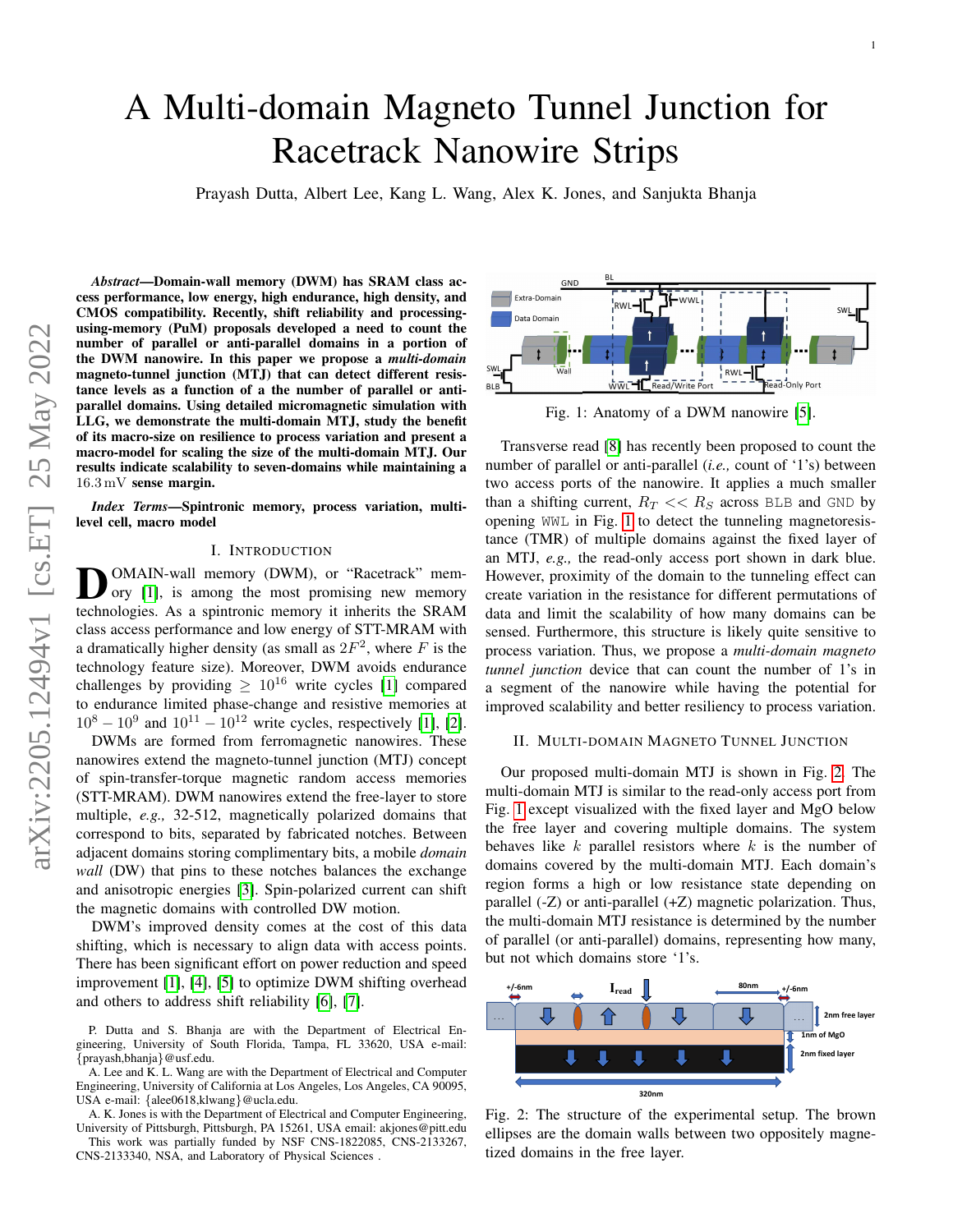<span id="page-1-0"></span>TABLE I: Multi-domain MTJ Properties and Dimensions

| <b>Property</b>               |                                           | <b>Values</b>                                                      |                             |  |
|-------------------------------|-------------------------------------------|--------------------------------------------------------------------|-----------------------------|--|
| Fixed and Free Layer Material |                                           | CoFeB                                                              |                             |  |
| Fixed and Free Layer Size     |                                           | $320 \,\mathrm{nm} \times 40 \,\mathrm{nm} \times 2 \,\mathrm{nm}$ |                             |  |
| Domain Size                   |                                           | $80 \,\mathrm{nm} \times 40 \,\mathrm{nm} \times 2 \,\mathrm{nm}$  |                             |  |
| Notch dimensions              |                                           | $12 \,\mathrm{nm} \times 10 \,\mathrm{nm} \times 2 \,\mathrm{nm}$  |                             |  |
| MgO Layer Size                |                                           | $320 \,\mathrm{nm} \times 40 \,\mathrm{nm} \times 1 \,\mathrm{nm}$ |                             |  |
| <b>CoFeB Parameters</b>       |                                           | $K_u$                                                              | $9999 \,\mathrm{erg/cc}$    |  |
| <b>AMR</b> Ratio              | 0.014                                     | Ms                                                                 | $1200$ emu/cc               |  |
| Resistivity                   | $15 \,\mathrm{\upmu}\Omega \,\mathrm{cm}$ | <b>Exchange Stiffness</b>                                          | $2.2 \,\mathrm{\mu erg/cm}$ |  |
| MgO TMR Ratio                 | 0.8                                       | $J_C$                                                              | $3.21 \times 10^{10} A/m^2$ |  |

Prior work has used a spintronic nanowire with a flexible DW to store an analog weight for neural network processing [\[9\]](#page-2-8). This requires fine control over the DW motion and high precision sense-amplifiers to detect different analog values. While there are some smaller effects which do perturb the resistance levels based on the actual pattern of '1's in the device, our multi-domain MTJ uses notches to ensure domain stability while shifting and functions as digital device. Zdirection current applied evenly across the multi-domain MTJ can induce flow in the +/-X direction to seek lower resistance paths inducing some Anisotropic Magenetoresistance (AMR). Additionally, DW regions have different resistance properties. Thus, domains containing "1010" will have slightly different resistance than than "1100" due to different numbers of DWs.

Because the multi-domain MTJ is much larger than  $F$ , we expect variation to only impact the device at the extremities, creating a small amount of under- or over-hang of boundary domain notches, while the internal domains are covered in their entirety. Thus, the impact is less significant than when aligning a single MTJ to a single DWM domain or detecting the resistance with a freely moving DW.

#### III. EXPERIMENTAL SETUP AND RESULTS

We simulated the multi-layer structure from Fig. [2](#page-0-1) using the LLG micromagentic simulator [\[10\]](#page-2-9) using CoFeB and MgO with the parameters shown in Table [I,](#page-1-0) where  $K_u$  is the uniaxial anisotropy and  $Ms$  is the saturation magnetization. Domains were of 80 nm long, 40 nm wide, and 2 nm thick. 4 domains were included in the MTJ with a 1 nm thick MgO layer and 2 nm thick CoFeB fixed layer. Notches of size  $12 \text{ nm} \times 10 \text{ nm}$  $\times$  2 nm create pinning sites for DWs.

The fixed layer is magnetized in the -Z direction. Each free layer domains can be magnetized in either +/-Z. The MgO layer is a non-magnetic tunneling barrier. We assign  $+Z$  (antiparallel, high resistance) as '1' and -Z (parallel, low resistance) as '0'. Our read current ( $I_{read}$ ) has a read current density  $J_c =$  $3.21 \times 10^{10} A/m^2$  and remains an order of magnitude lower than the switching current density to minimize the potential of read disturbance [\[11\]](#page-2-10). For more than four domains,  $I_{read}$ can increase to keep  $J_C$  invariant. We attempted to match experimental parameters with prior transverse read work [\[8\]](#page-2-7).

The resistance is measured from the top of the free layer to the bottom of the fixed layer in the simulator which originates TMR effects from the MTJ and AMR effects from DWs. The impact of domain contents on voltage is shown graphically in blue based on micromagnetic simulation in Fig. [3.](#page-1-1) We see good similarity of the voltages for all combinations with the same '1's count and the margin between clusters grows

<span id="page-1-1"></span>

Fig. 3: Sense margin for all permutations of four domains in the free layer. Error bars and labels report  $6\sigma$  error deviation. as the number of '1's increases. Variability in the cluster is primarily due to the number of DWs. The minimum margin is is 33.5 mV between "0000" and "0001" and the margin grows between groups with more '1's.

To consider process variation we simulated the same model with a 2 nm and 6 nm misalignment between the notch in the extended free layer and the MgO and CoFeB fixed layer (red arrows in Fig. [2\)](#page-0-1), where we treated  $5.5 \text{ nm}$  as the  $6\sigma$ in a standard distribution of variation [\[12\]](#page-2-11). In this structure, the MgO and CoFeB fixed layer alignment would typically be fabricated with trenches and etching followed by chemical vapor deposition of doped CoFeB and MgO. The alignment concern would come from the location of the notch with the trench wall. The sense margin deviation for 6 nm is shown with error bars to the blue series in Fig. [3.](#page-1-1) As the error bars are small we also report this deviation in mV as labels. From our read current density, the lowest voltage level that has to be recognized for this resistance gap is still a healthy 28.4 mV which is practical for conventional sense amplifiers [\[13\]](#page-2-12).

#### IV. ANALYTICAL MODEL AND SCALING

Detailed magnetic modeling with LLG becomes impractical as number of domains scales. Like prior approaches for analog DW movement in a nanowire [\[14\]](#page-2-13) and spintronic logic proposals [\[15\]](#page-2-14), we have constructed a characterized analytical model of the multi-domain MTJ which we describe in Fig. [4.](#page-2-15) This entire model is a parallel arrangement of some mini-resistive structures. The 4-domain example shown in the figure shows a "0001" but both bordering values are different. Thus, the leftmost domain has a low resistance configuration, denoted R <sup>−</sup> for 74 nm and half a DW. The next domain has R<sup>−</sup> for 80 nm, followed by R<sup>−</sup> for 74 nm, a full DW, and R<sup>+</sup> for 68 nm, with another half DW. From characterization these can be converted to particular resistance values shown in Table [II.](#page-2-16) We can scale to a five-domain MTJ by adding the shaded fixed and barrier layers in Fig. [4](#page-2-15) modeling "00010." The expression replaces the rightmost half DW with a full DW and another R<sup>-</sup> for 74 nm. These divisions are segmented by red dotted lines with black lines indicating the borders of the 4-domain and 5-domain examples. "00010" can be calculated through the parallel equivalent resistance to be  $431.5 \Omega$ .

We demonstrate accuracy of matching this model to the micromagnetic simulation data for a four domain MTJ in the orange series of Fig. [3,](#page-1-1) which has an average and maximum error of 1.4% and 3.2%, respectively. We also show data